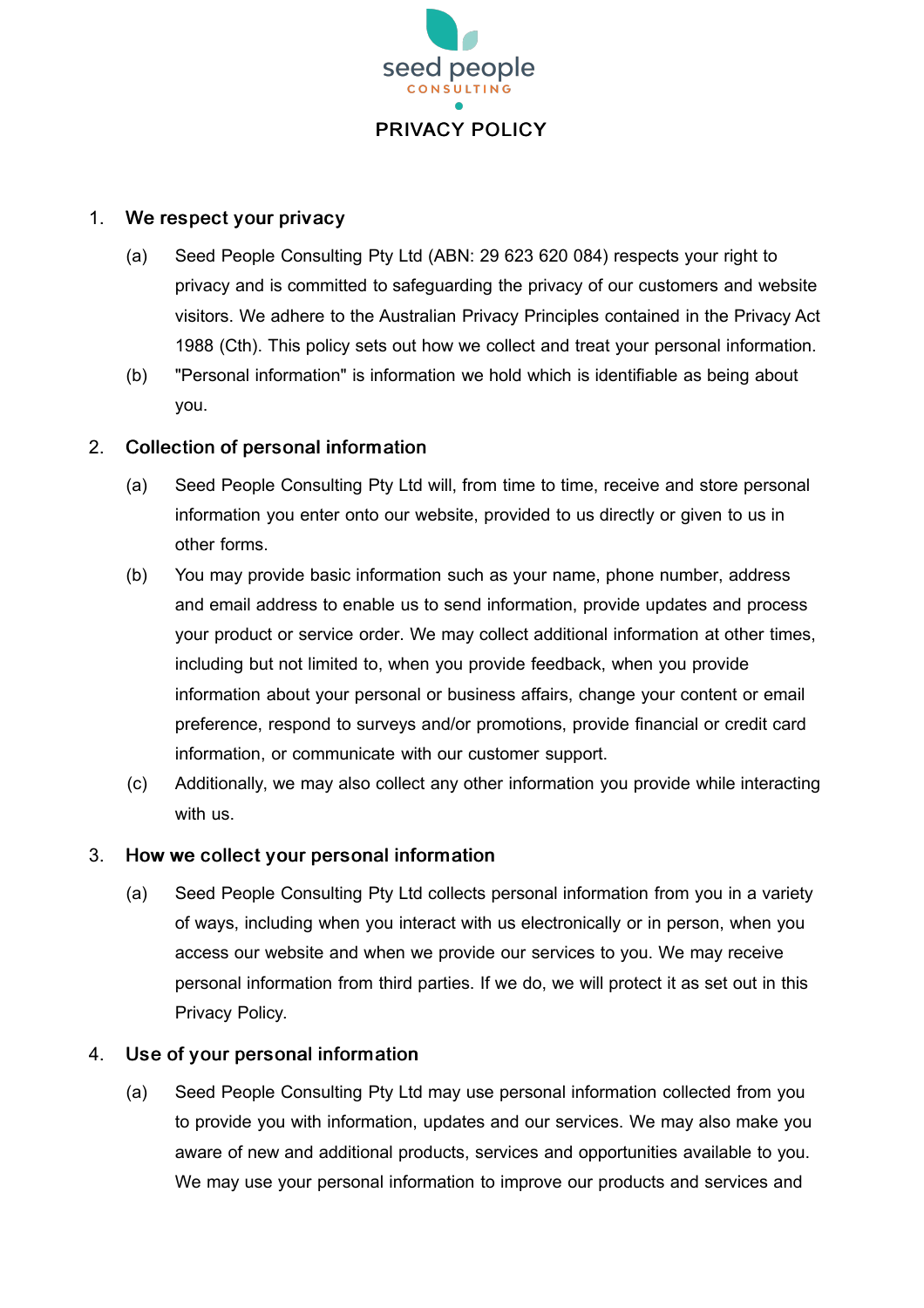better understand your needs.

(b) Seed People Consulting Pty Ltd may contact you by a variety of measures including, but not limited to telephone, email, sms or mail.

# 5. Disclosure of your personal information

- (a) We may disclose your personal information to any of our employees, officers, insurers, professional advisers, agents, suppliers or subcontractors insofar as reasonably necessary for the purposes set out in this Policy. Personal information is only supplied to a third party when it is required for the delivery of our services.
- (b) We may from time to time need to disclose personal information to comply with a legal requirement, such as a law, regulation, court order, subpoena, warrant, in the course of a legal proceeding or in response to a law enforcement agency request.
- (c) We may also use your personal information to protect the copyright, trademarks, legal rights, property or safety of Seed People Consulting Pty Ltd, www.seedpeopleconsulting.com.au, its customers or third parties.
- (d) Information that we collect may from time to time be stored, processed in or transferred between parties located in countries outside of Australia.
- (e) If there is a change of control in our business or a sale or transfer of business assets, we reserve the right to transfer to the extent permissible at law our user databases, together with any personal information and non-personal information contained in those databases. This information may be disclosed to a potential purchaser under an agreement to maintain confidentiality. We would seek to only disclose information in good faith and where required by any of the above circumstances.
- (f) By providing us with personal information, you consent to the terms of this Privacy Policy and the types of disclosure covered by this Policy. Where we disclose your personal information to third parties, we will request that the third party follow this Policy regarding handling your personal information.

# 6. Security of your personal information

- (a) Seed People Consulting Pty Ltd is committed to ensuring that the information you provide to us is secure. In order to prevent unauthorised access or disclosure, we have put in place suitable physical, electronic and managerial procedures to safeguard and secure information and protect it from misuse, interference, loss and unauthorised access, modification and disclosure.
- (b) The transmission and exchange of information is carried out at your own risk. We cannot guarantee the security of any information that you transmit to us, or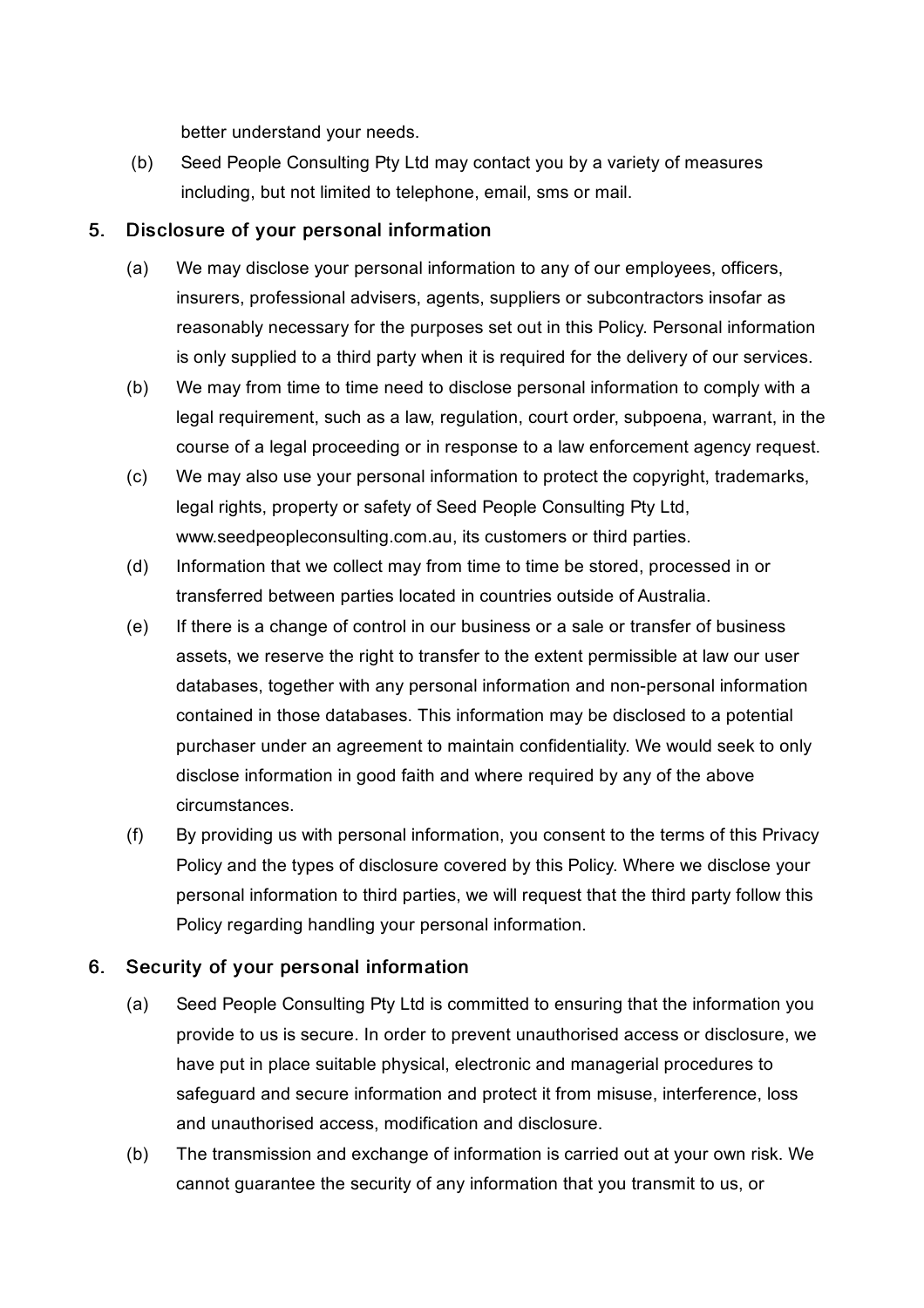receive from us. Although we take measures to safeguard against unauthorised disclosures of information, we cannot assure you that personal information that we collect will not be disclosed in a manner that is inconsistent with this Privacy Policy.

#### 7. Access to your personal information

- (a) You may request details of personal information that we hold about you in accordance with the provisions of the Privacy Act 1988 (Cth). A small administrative fee may be payable for the provision of information. If you would like a copy of the information, which we hold about you or believe that any information we hold on you is inaccurate, out of date, incomplete, irrelevant or misleading, please email us at yourteam@seedpeopleconsulting.com.au.
- (b) We reserve the right to refuse to provide you with information that we hold about you, in certain circumstances set out in the Privacy Act.

## 8. Complaints about privacy

(a) If you have any complaints about our privacy practises, please feel free to send in details of your complaints to Suite 6 15 Alma Road, New Lambton, New South Wales, 2305. We take complaints very seriously and will respond shortly after receiving written notice of your complaint.

## 9. Changes to Privacy Policy

(a) Please be aware that we may change this Privacy Policy in the future. We may modify this Policy at any time, in our sole discretion and all modifications will be effective immediately upon our posting of the modifications on our website or notice board. Please check back from time to time to review our Privacy Policy.

#### 10. Website

#### (a) When you visit our website

When you come to our website (www.seedpeopleconsulting.com.au) we may collect certain information such as browser type, operating system, website visited immediately before coming to our site, etc. This information is used in an aggregated manner to analyse how people use our site, such that we can improve our service.

#### (b) Cookies

We may from time to time use cookies on our website. Cookies are very small files which a website uses to identify you when you come back to the site and to store